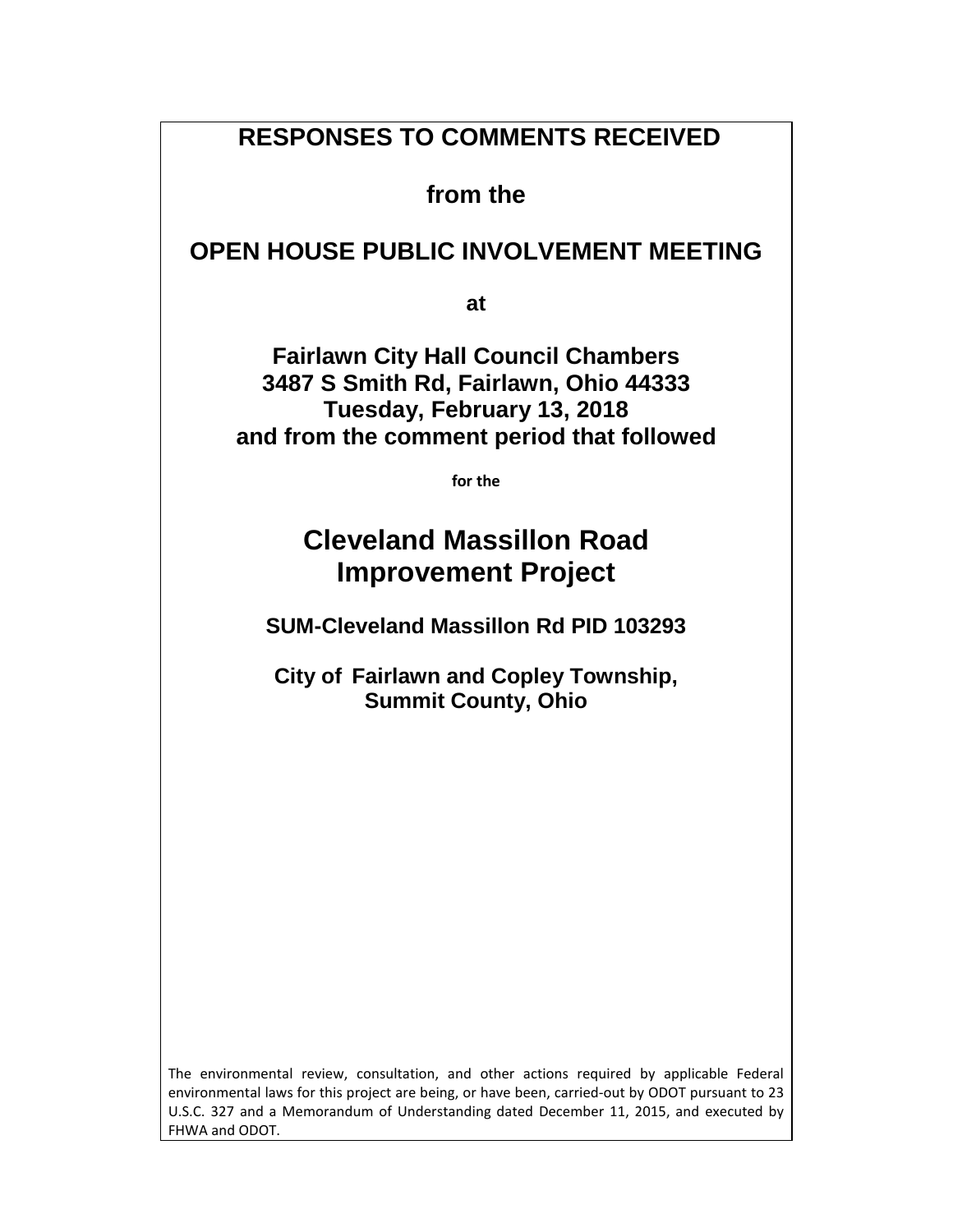#### **Response to 2018 Public Comments**

The following commenters (**Commenters #10, 14, 15, 24, 25 and 32**) provided detailed comments, while the following commenters (**Commenters #26, 27 and 31**) provided single-issue comments, not brought up in other comments. Both of these types of comments are addressed individually below:

#### The following are the responses to comments submitted by **Copley Township (Commenter #10)**:

In response to comments made by Copley Township (on its website and in a resolution) opposing the roundabout proposed for Cleveland Massillon Road, the City of Fairlawn provides the following information.

The City of Fairlawn is following the expert recommendations of the Ohio Department of Transportation (ODOT), the Akron Metropolitan Area Transportation Study (AMATS), and the engineering firm AECOM for the design of the improvements. The construction of a roundabout was recommended in order to improve traffic safety, reduce travel congestion and delay, and reduce the pollution caused by idling cars. The City has been informed that the roundabout would actually reduce average travel time both North and South bound on Cleveland Massillon Road in this area.

Indeed, because the proposed roundabout will reduce traffic congestion and air pollution, the construction of the roundabout is eligible for CMAQ funding. The Summit County Engineer voted for the funding for this project at the January AMATS meeting.

#### 1. EAST AND WEST TRAFFIC

Copley Township's statements that "traffic traveling east and west at this intersection is limited to the weekend traffic from the churches and the traffic flowing from the now closed Rothrock Rd" and that the roundabout "would only serve the church and accounting firm that have driveways on Rothrock," are factually flawed.

In addition to the Crosspoint church and the accounting firm on the West side of the intersection, there are three properties on Rothrock Spur in Copley Township whose only access point Cleveland Massillon Road would be from the West leg of the roundabout. Also, Sawgrass Drive opens onto Rothrock Road as well, and numerous Fairlawn residents in that neighborhood of 160 homes will use the roundabout to access Cleveland Massillon Road.

On the East side, the Arbors of Fairlawn is a 24/7 nursing facility whose patients, visitors, and staff use this intersection daily. Moreover, all three church properties have weekday programs and events, not just services on Sundays.

#### 2. ESTIMATED COST OF THE ROUNDABOUT

Copley's suggestion that the cost for a roundabout is unreasonably more than a traffic signal is misleading. Copley suggests that a roundabout will cost approximately \$1.2 million and the cost for a traffic signal at this intersection is approximately \$110,000. These numbers are not accurate.

The estimate for improvements that include a traffic signal (instead of a roundabout) are much higher than \$110,000 because the improvements would need to include replacement of the pavement through the intersection, whereas the pavement costs are included in the roundabout costs. And a traffic signal with full automation and preemption for emergency vehicles would likely cost closer to \$300,000 and require future servicing and upkeep.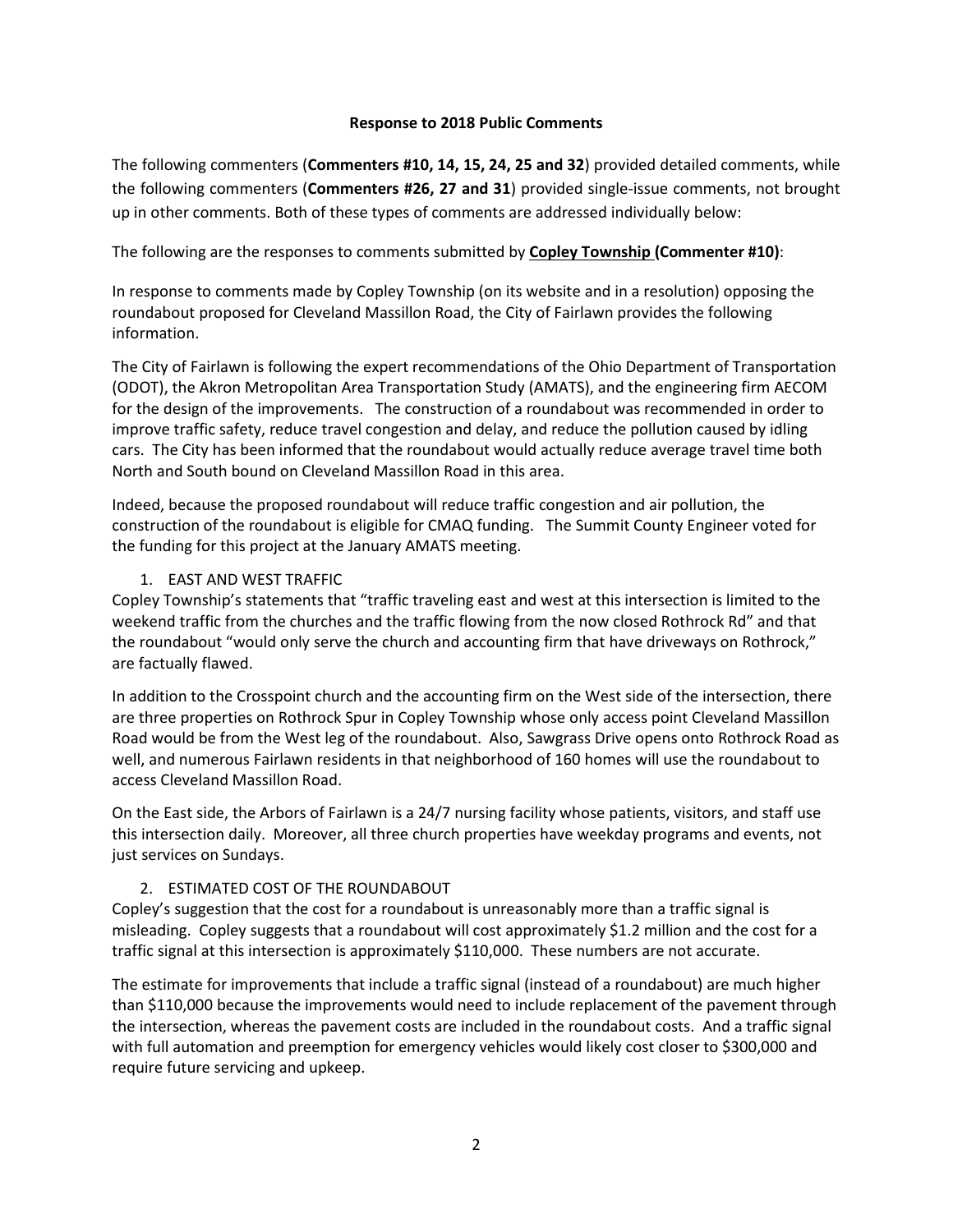However, it is true that the upfront costs of a roundabout are much more than the roundabout option. But other factors must be considered. Based on statistical crash modeling, the roundabout option will result in significantly fewer and less severe accidents in the project area. This will result in saving lives and significant savings in medical and auto repair bills. Thus, there is a much higher benefit/cost ratio than traditional improvements. This option also results in less overall delay for traffic traversing the project area. When evaluating alternatives, upfront cost is only one factor.

# 3. NORTHBOUND TRAFFIC EXITING ROUTE 77 MUST GO SOUTH

In the project as proposed, motorists exiting I-77 North at Cleveland Massillon Road must travel north; left turns will be prohibited. If the intent is to go south to Copley, the motorist will need to go north briefly and through the roundabout to travel south.

This traffic pattern was necessitated by the closely spaced intersections at the site. The traffic analysis shows that although southbound traffic will have to travel farther, the overall time to make the trip through the roundabout is comparable to, or less than, the time that would be spent waiting to turn left at a signal. Furthermore, the remaining traffic in the area will have significantly less delays.

Other options were considered. A traffic study was performed to evaluate a variety of options for improvements to Cleveland Massillon Road from I-77 to Rothrock Road. Those options included:

- a. Roundabouts at both the I-77 exit Ramp and Rothrock Road;
- b. A roundabout at the I-77 exit Ramp and stop controlled intersection at Rothrock Road;
- c. Traditional improvements (turn lanes and traffic signals) at both intersections; and
- d. Right turn Only at I-77 and a Roundabout at Rothrock Road.

The last alternative was preferred because it results in the lowest overall delay for all traffic using the project area. And this alternative has a significantly lower predicted crash frequency than the traditional improvements.

Accordingly, ODOT was willing to support the approval of several million dollars in funding for the project if it contained a roundabout.

## 4. IMPROVEMENTS END AT THE I-77 INTERSECTION

The original plan called for the improvements to extend to Ridge Park Drive in Copley and to align the intersection at Kumho Drive and Ridge Park Drive. The current plan has the improvements ending at the I-77 intersection. The project was truncated as a result of comments by the Summit County Engineer's Office (Copley's Traffic Engineer). A separate project will be pursued in the future to address the area between I-77 and Ridge Park Drive.

## **CONCLUSION**

Plans for widening and improving Cleveland Massillon Road in this area have been discussed for decades. Traffic congestion in this part of the road has been a problem long before Rothrock Road was closed. It has taken many years of work with the various agencies involved to plan and put together funding for this project. The roundabout is an important part of the project and the funding of the project. The roundabout will be safer, better for the environment, and improve traffic flow in this area. Once completed we believe the improved roadway will serve the local residents and businesses very well for many years to come.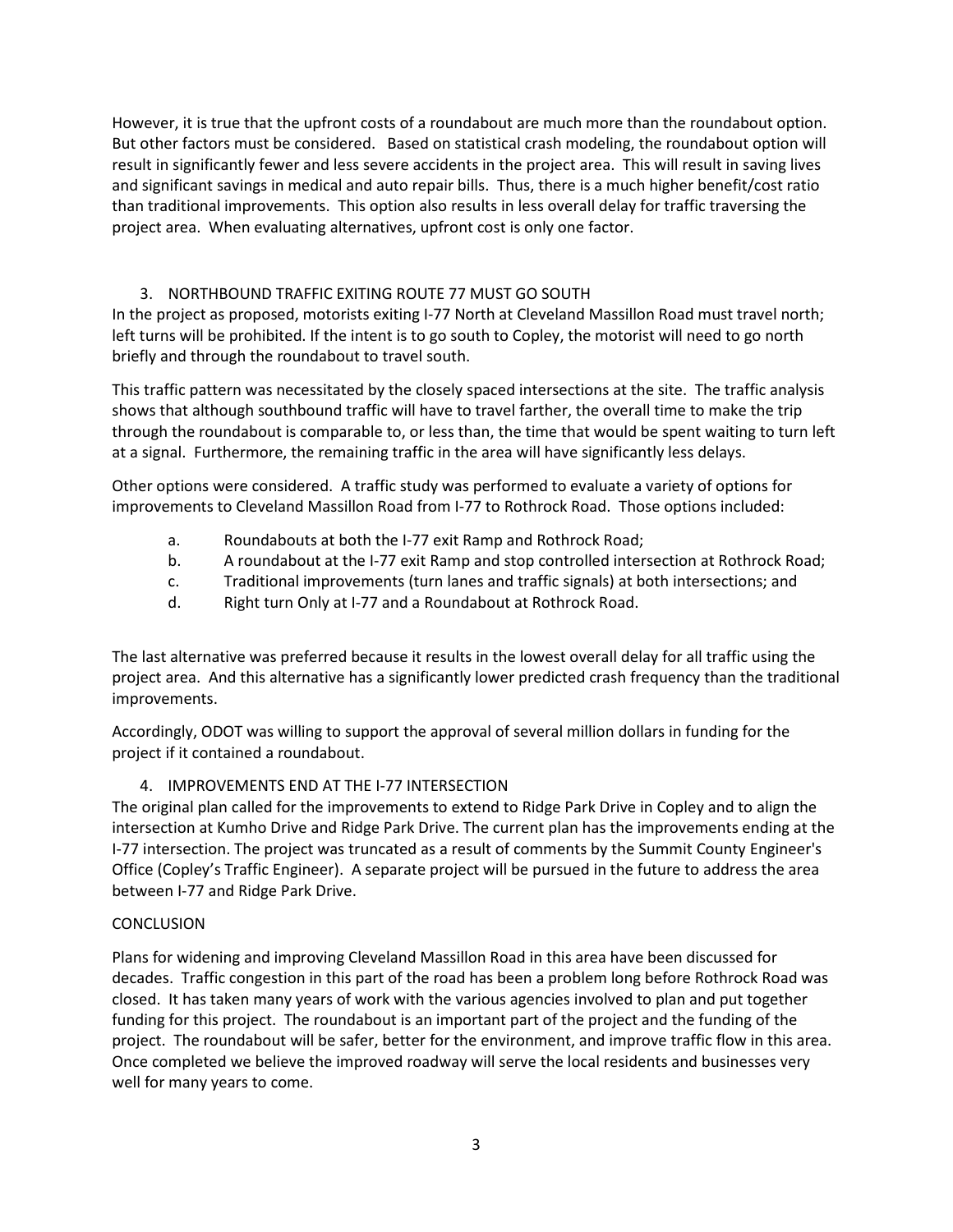The following are the responses to comments submitted by **Our Lady of the Cedars Church (Commenter #14)**:

- 1. The Loss of the Traffic Interrupt created by the removal of the traffic light at Rothrock Road will make it difficult if not impossible for my parishioners to exit the property and turn left (South bound on Cleveland-Massillon Rd.)
	- To complete the left turn a driver would need to cross three lanes of traffic. Two north bond and one south bound lane would have to be open before a turn could be completed.
	- The existing traffic light at Rothrock provides the needed interrupt to halt the North bound traffic that allows for the completion of the left turn.
	- A left turn from the Church is currently difficult with only one south bound lane. With the two proposed SB lanes and no traffic interrupt the left turn will be impossible.
	- This option will force Parishioners to turn right NB on Cleve-Mass to Elgin, Stop at the light, turn right or left on Elgin, make a u-turn on Elgin return to the light and wait again for a light change so they can proceed south on Cleveland-Massillon. This results in an extended amount of idle time waiting for the traffic lights to change thus defeating the benefit of the proposed roundabout.

**Response:** It is acknowledged that under the current condition, the two lane road of Cleveland Massillon and a traffic signal at Rothrock Road, the traffic signal aids Parishioners by stopping traffic on Cleveland Massillon and allowing opportunities for them to turn left out of the driveway. It is also acknowledged that it is currently difficult for Parishioners to turn left given the congestion of Cleveland Massillon Road. Fortunately, the proposed improvements will significantly reduce congestion along the corridor providing ample opportunities for Parishioners to turn left.

It should be noted that for all of the alternative solutions investigated, the traffic signal at Rothrock Road would be removed and replaced with an unsignalized intersection. Therefore this concern is not unique to the roundabout. Nevertheless, parishioners should not have difficulty finding gaps in traffic given the additional capacity of the four-lane road and the reduction of congestion due to the recommended improvements. Additionally, heavy church traffic generally does not coincide with weekday peak traffic hours therefore access out of Our Lady of the Cedars Church should not be an issue.

- 2. Relocate the Traffic Light from Rothrock Rd to the church exit drive and install the light as a demand light. This alternative will eliminate the left turn difficulty. **Response:** A traffic signal cannot be constructed because the volume of church traffic does not satisfy the requirements for warranting a traffic signal at the church exit.
- 3. Provide a Center Turn Lane from Elgin to South of the Church. This could be accomplished with either one or two N & S bound lanes. This option would provide an idle lane that will enable a driver to cross the NB lane/s and utilize the turn lane as a safe haven until there is a NB opening in the traffic.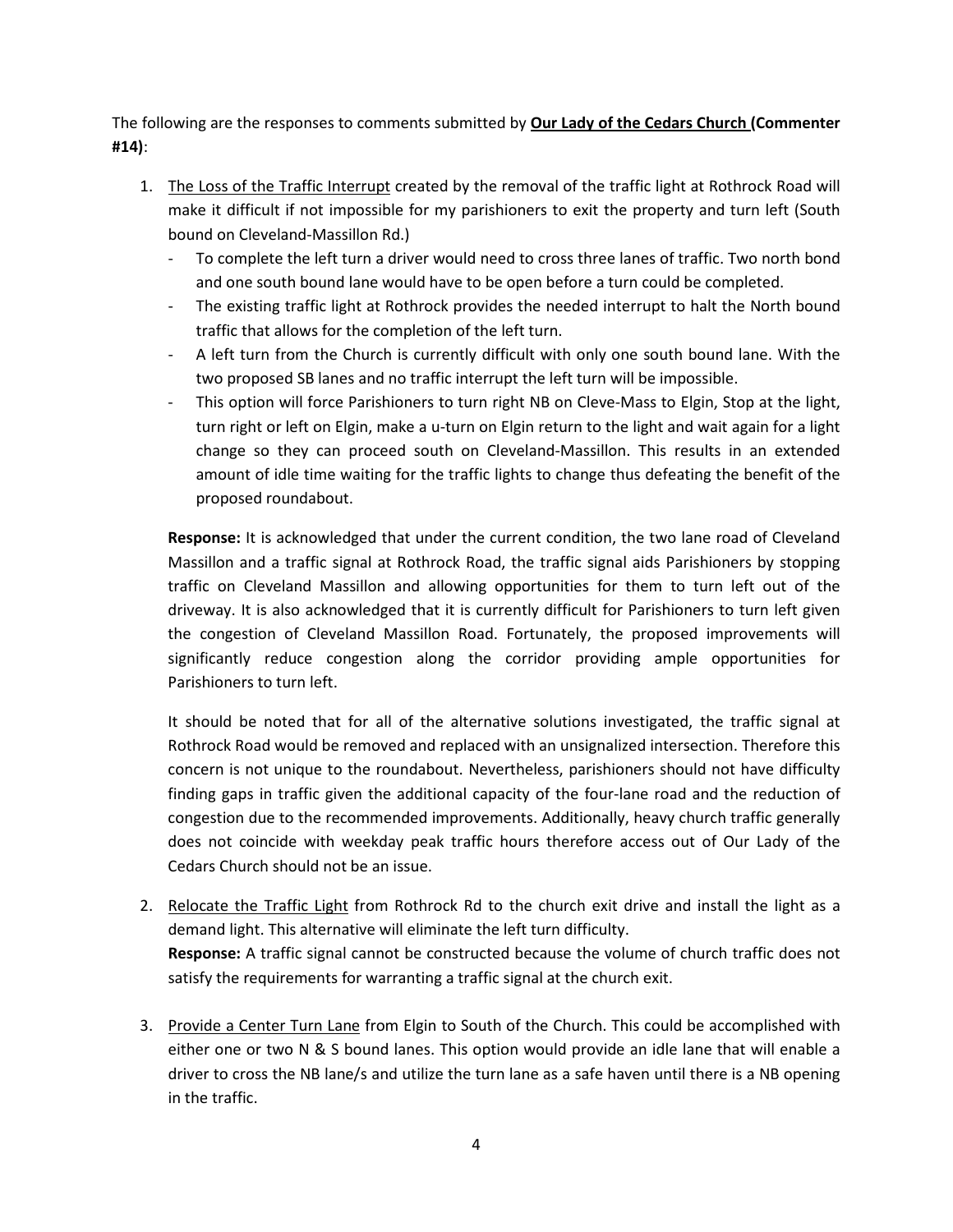**Response:** Traffic analyses concluded that this section of Cleveland Massillon Road did not meet the requirements to warrant a center turn lane. An additional lane through this section would also have a greater impact on the church and require the acquisition of additional right of way.

- 4. Do Not Create a Roundabout utilize better timing and coordinated signalization between the traffic lights and the 77 ramp, Rothrock Road, and Elgin Rd. **Response:** As mentioned above, any improvement would result in the removal of the traffic signal at Rothrock Road. In addition, this corridor has been of great concern to the City of Fairlawn for many years. There have been numerous attempts within the last couple decades to develop a **fundable** solution to the congestion and safety issues along the corridor. Through the completed alternatives analysis it was determined that the proposed improvement, with a roundabout at Rothrock Road, would not only result in the highest safety benefit and highest overall improvement in operations, but best qualifies for funding. Therefore this solution benefits the entire corridor as a whole.
- 5. Correct Drainage Issues on Cleveland Massillon Rd. that currently allows the West side of Cleveland-Massillon Rd. to drain into and cause flooding of the retention basin on the Church property.

**Response:** The proposed improvement includes an upgraded closed drainage system, therefore drainage from Cleveland Massillon Road will not enter the retention area on the property. The drainage area which utilizes the retention area during rain events is primarily from the more than 20 acres of property on the east side of Cleveland Massillon Road, including the Our Lady of the Cedars Church property.

6. Provide Needed Curb Cuts at least two, to the Church property located north of the retention basin.

**Response:** Curb cuts are provided for existing driveways only, but the City is willing to meet with you to determine the location for one additional curb cut north of the retention basin.

- 7. Provide a serviceable access to Hallandale from the Church property. **Response:** This is outside the scope of the project.
- 8. Extend the project to include the 77 SB entrance, and the Kumho and Ridge Park Dr. Intersection with the installation of appropriate traffic signalization. **Response:** The project was truncated as a result of comments made by the Summit County Engineer's Office. A separate project will be pursued in the future to address Cleveland Massillon Road between I-77 and the intersection of Ridge Park Drive and Kumho Drive. In addition, the traffic studies have indicated that a traffic signal will need to be installed at the I-77 southbound entrance ramp in the near future to efficiently process the traffic.
- 9. Do Not Begin Construction prior to the second week of August. Both Copley Township and Our Lady of the Cedars Church have their annual festivals the first full week in August.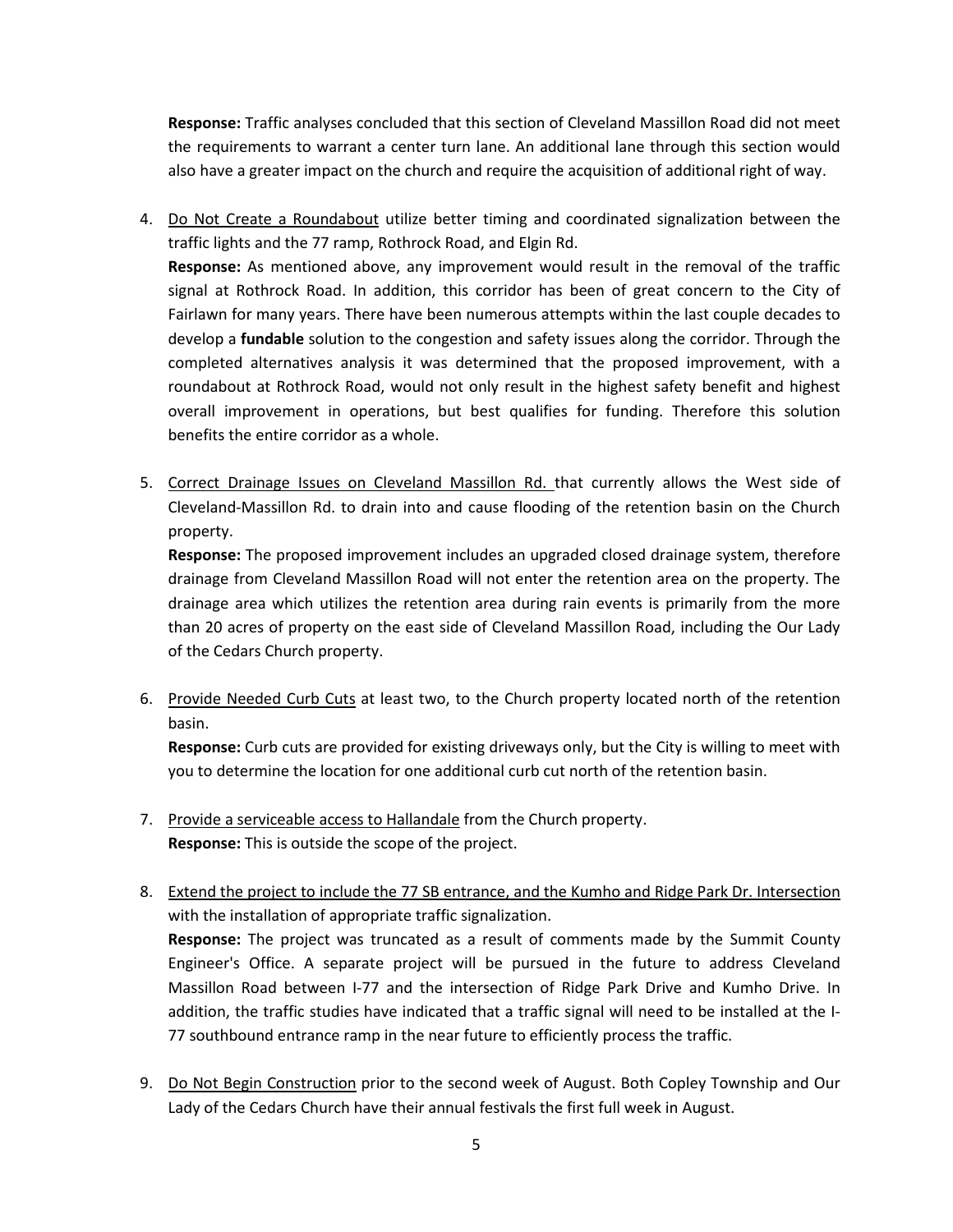**Response:** Access along Cleveland Massillon Road and to local establishments will be maintained throughout construction. The City of Fairlawn and ODOT will coordinate construction activities with local festivals to minimize disruptions.

At the February 13 presentation the audience was told, several times, that the SB Cleveland Massillon traffic would proceed unimpeded through the roundabout. Unfortunately this is the approach most drivers will take as they travel SB @ 35 mph and will not yield to the traffic with the legal right of way utilizing the roundabout to go North on Cleve-Mass Rd. (77 to NB Cleve-Mass Rd.) Will this cause an increase in traffic accidents?

**Response:** The geometry of the roundabout is designed so that traffic entering the roundabout must slow down and yield to traffic within the roundabout. As such, the circulating and entering and exiting speeds will be much slower than 35 mph and will allow ample time for drivers to look left for traffic circulating the roundabout and yield to them. It is anticipated that the overall safety of the intersection will improve as a result of the roundabout.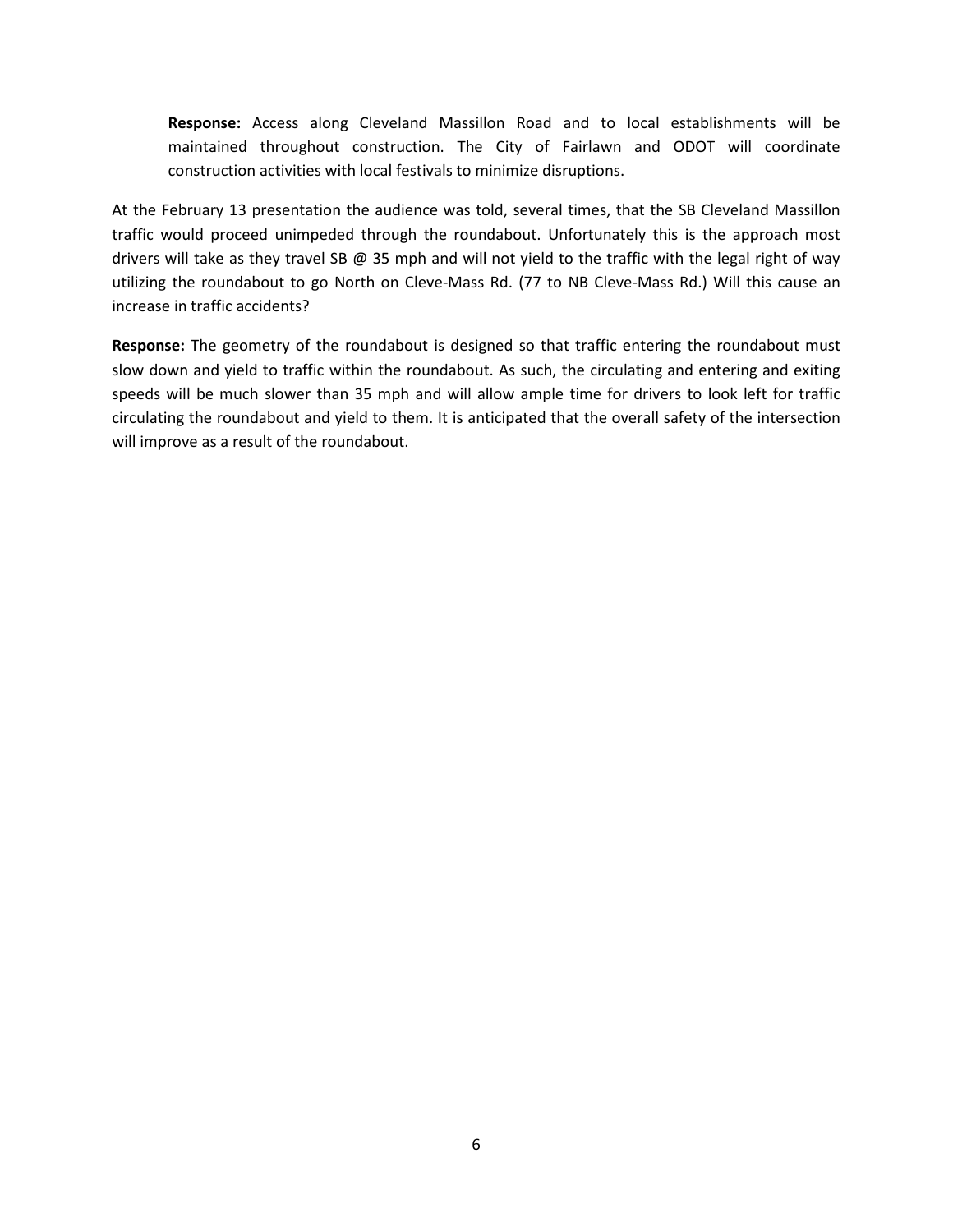The following are the responses to comments submitted by **St. Thomas Eastern Orthodox Church (Commenter #15)**:

- 1. We support comment 3 of Our Lady of the Cedars of Mount Lebanon Church (hereinafter "the Cedars") which suggests providing a Center Turn Lane from Elgin Road to South of the Cedars; **Response:** Traffic analyses concluded that this section of Cleveland Massillon Road did not meet the requirements to warrant a center turn lane.
- 2. We support comment 8 of the Cedars which proposed to extend the project to include the 77 Southbound entrance, and the Kumho and Ridge Park Drive Intersection; **Response:** The project was truncated as a result of comments made by the Summit County Engineer's Office. A separate project will be pursued in the future to address Cleveland Massillon Road between I-77 and the intersection of Ridge Park Drive and Kumho Drive. In addition, the traffic studies have indicated that a traffic signal will need to be installed at the I-77 southbound entrance ramp in the near future to efficiently process the traffic.
- 3. The City of Fairlawn should consider all comments made by the property owners affected by this project.

**Response:** The City of Fairlawn will give due consideration to all comments made by the property owners affected by this project, as well as all comments received.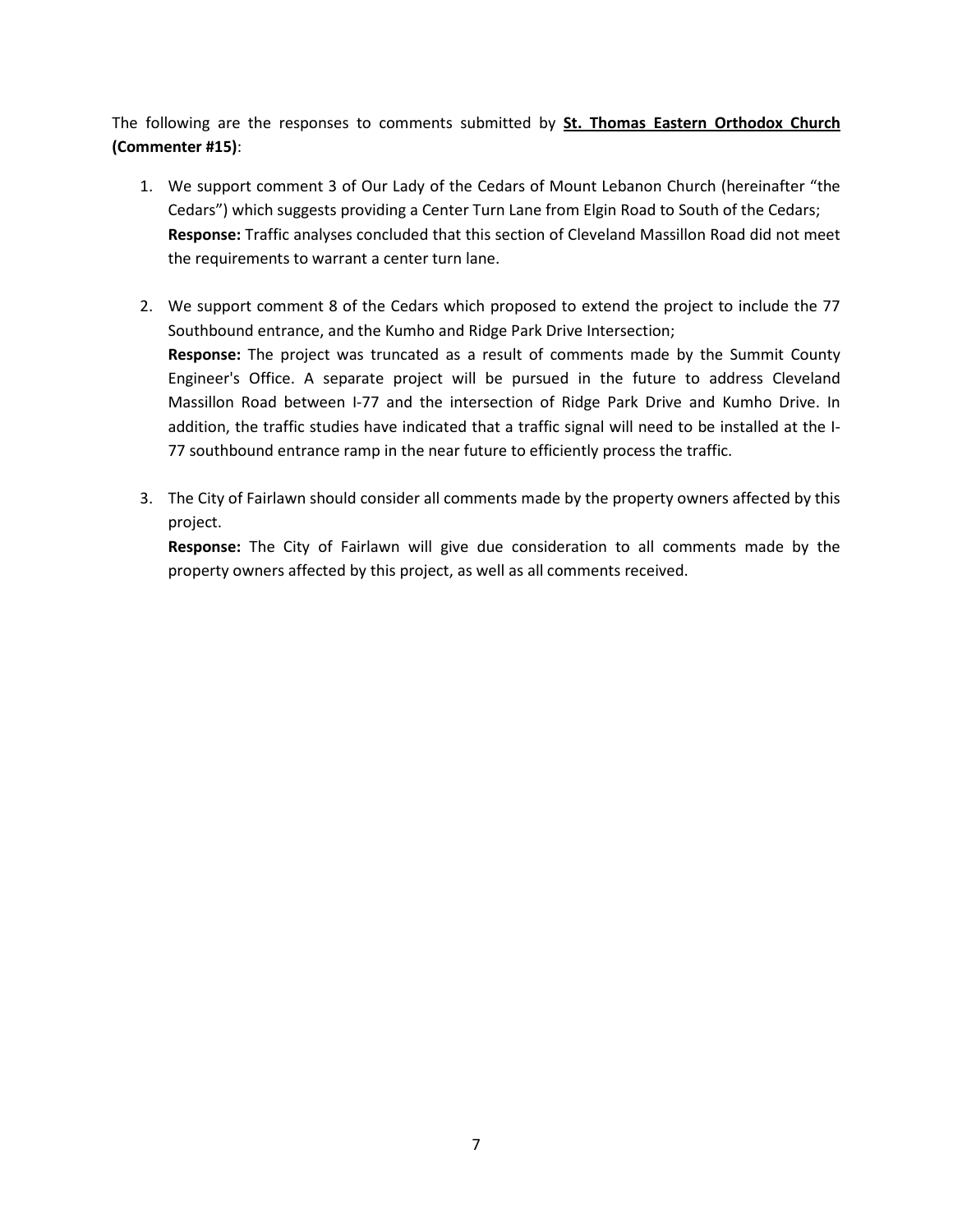The following are the responses to comments submitted by **CrossPoint Alliance Church (Commenter #25)**:

In reviewing the proposed drawings of the roundabout at the intersection of Rothrock and South Cleveland-Massillon Roads we offer the following concerns and suggestions for your and the engineer's continuing study and development. These issues pertain primarily to the CrossPoint Alliance Church property, at 855 Rothrock Road on the North West corner of the roundabout project. It is our understanding that all items listed below will be at the expense of the project and not to CrossPoint.

- 1. The Water Meter Vault will need to be relocated. From previous conversations with you, we understand that Akron Water prefers an indoor meter rather than the vault. **Response:** This is correct. The water meter vault will need to be removed and the water meter (and associated equipment) relocated to inside the building at the expense of the project. The City of Fairlawn and consulting engineer will coordinate this relocation with CrossPoint as the plans progress.
- 2. The Siamese Hydrant also appears to be in the way of the repositioning of Rothrock Road. We would appreciate it if the relocated hydrant be at the proper height from the ground so that we avoid the "mounding" situation that is currently needed. **Response:** The Siamese Hydrant will be relocated and the contractor will be responsible for installing it at the proper height. The current mounding situation should be eliminated.
- 3. We are concerned about the elevation of the roundabout in relationship to our property, especially as it related to our current signage. We don't want the church hidden behind a "mound" because of an elevation that is below the current property elevation. We're also concerned about it being so high that our sign is below the roundabout elevation.

**Response:** On this corner of the CrossPoint property, the roundabout is slightly higher than the existing ground. The grading behind the walk will extend to the base of the existing sign and should not adversely affect the ability to see the sign from the roundabout.

4. We are assuming that the widening of C/M Road to the north of the roundabout will result in the taking of the trees and mounding along our eastern border. We understand that replacing this would be at the expense of the project. We would like to be involved in the design and layout of any improvements.

**Response:** The widening of Cleveland Massillon Road along the eastern border with CrossPoint will not impact the mound and the existing trees will remain. See cross section below.

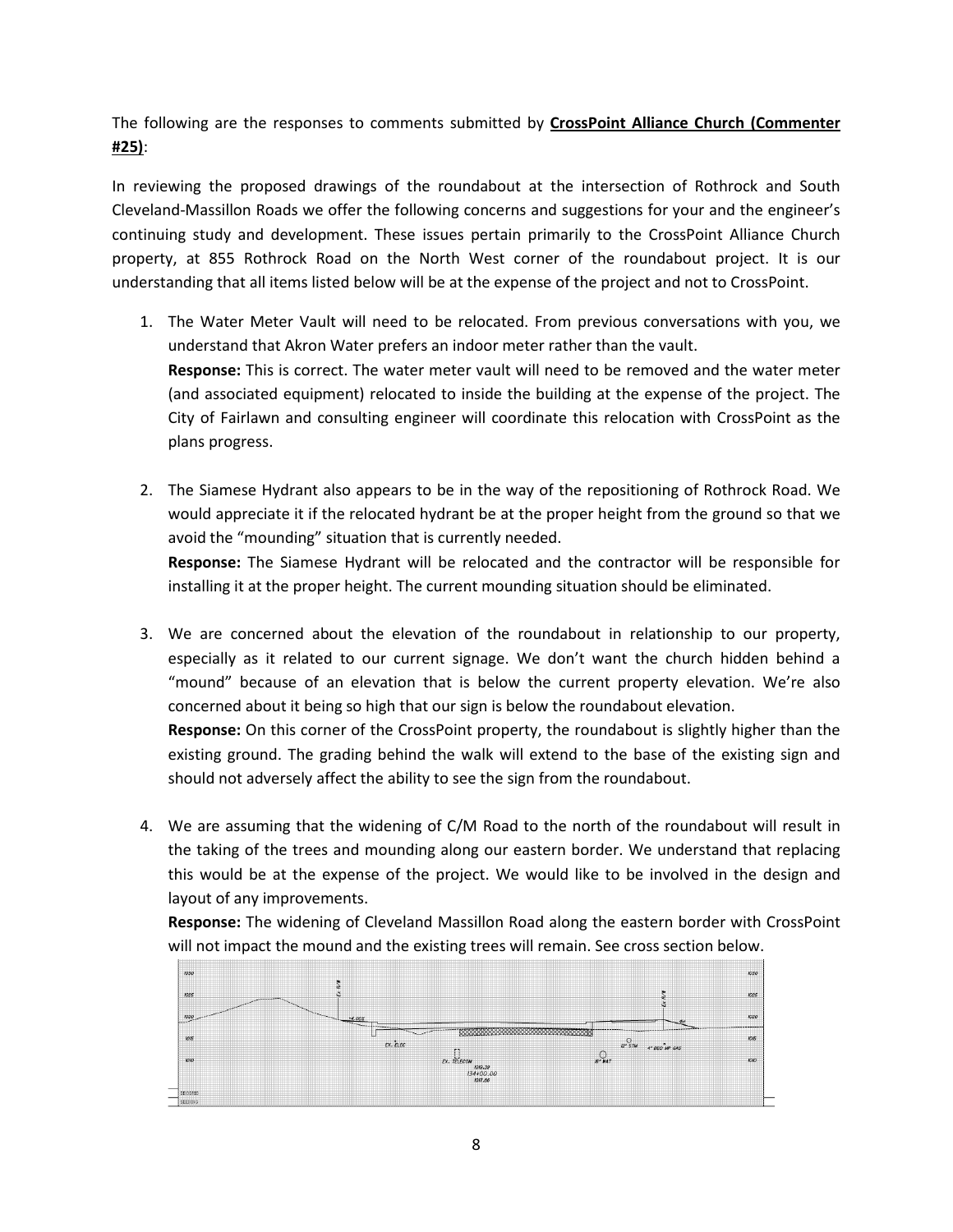- 5. We also wonder how such improvements might impact the retention pond at the properties most north east corner and the outlet to the storm drain. **Response:** The improvement will not impact the retention pond. The outlet pipe will be connected to the upgraded storm sewer system via a manhole at the base of the mound.
- 6. In selling portions of our property to this project we will be losing a portion of the property that has been a part of our calculated green space. Future building and parking lot additions have counted on that green space for approval by the Planning Commission. Setbacks will also be affected by the roundabout improvements and Rothrock Road relocation. It is our understanding that to be enforceable, any promised accommodation for future variances pertaining to green space or building setbacks, must be part of enacted legislation by the City Council.

**Response:** The City of Fairlawn will coordinate with CrossPoint for any variances.

- 7. We would appreciate a detailed plan of how the city will provide access to our property during construction. **Response:** Access to all properties will be maintained during construction. Any impacts to your drive aprons will be coordinated between the contractor and church officials.
- 8. We would offer a suggestion for the design of the entrance to the roundabout from Rothrock Road. Presently there is a right turning lane onto C/M Road going south. In times of heavy traffic, it would seem to be a challenge to get from Rothrock Road to the roundabout to go north. However, traffic wanting to turn right from Rothrock to C/M might still be able to merge onto the right lane if there were a right turn only lane on Rothrock.

**Response:** Traffic analysis of the roundabout indicates that a single lane approach to the roundabout can process traffic with little delay.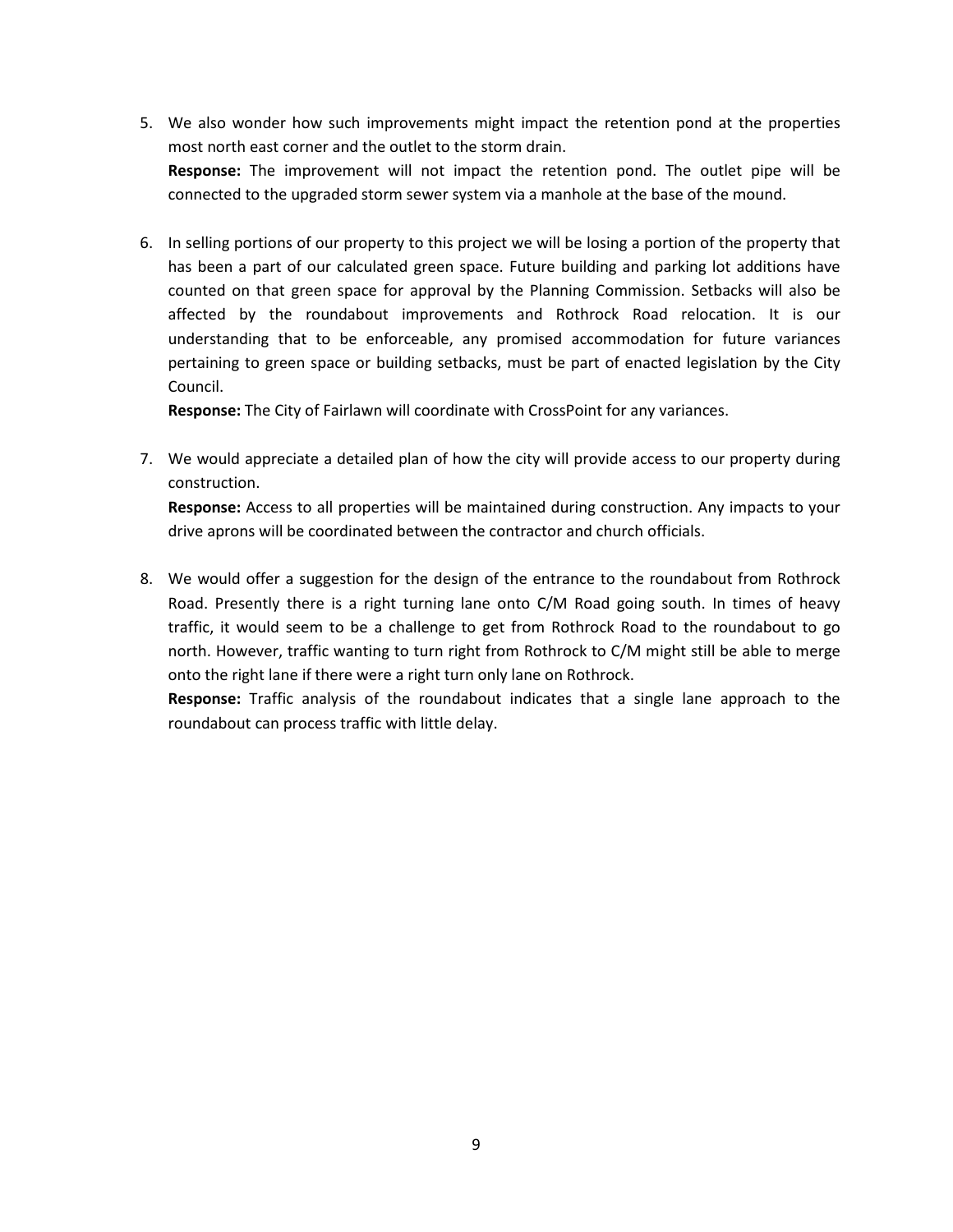The following are the responses to comments submitted by **James M. Schulte (Schulte & Company, CPA) (Commenter #32)**:

1. Extension of Water and Sewer - While the majority of the parcels impacted by this planned construction have been developed, there are roughly 10 acres of un-developed property to the northwest of the intersection of I-77 and S. Cleveland-Massillon road. This acreage is directly in the epicenter of the planned construction, is zoned for commercial use and located within the Joint Economic Develop District (JEDD). Yet none of this acreage is currently serviced by sewer. City water was extended to one parcel; and I paid for that personally.

Common sense dictates that water and sewer utilities should be extended as part of this project. Doing it as part of this project will facilitate the timely development of these parcels without future disruptions and construction to roadways.

**Response:** The extension of water and sewer to this property is not within the scope of the project.

2. Landscaping and Clean-up of Hillside Frontage that Faces I-77 exit ramp - The hillside that fronts the I-77 exit ramp at 600 thru 640 S. Cleveland-Massillon Road needs cleaned-up and landscaped. Since I-77 was constructed in 1970, this hillside has been an eye sore for anyone visiting our community. Through the course of this improvement, this front door to our community needs to be cleaned up and landscaped in a manner that results in a mostly maintenance free and yet attractive entry to our community.

**Response:** Landscaping of the slope between Cleveland Massillon and Rothrock Spur, and located within Copley Township, are being evaluated as part of the final design.

3. Relocation of Rothrock Road to the North to Accommodate Roundabout – Similar to comment #2 above, as part of the I-77 construction in 1970, Rothrock Road was re-routed through several properties to link back to Cleveland-Massillon. In the process, ODOT cut into hillsides ignoring the long-term issues associated with maintaining a very steep hillside and deep road-side ditch. After looking like hell for nearly 50 years, the current plan calls for Rothrock to be relocated to the north; meaning the hillsides that were cut into back in 1970 now need replaced and properly landscaped. Specifically;

• The roadside drainage ditches need to be relocated to remain immediately adjacent to the relocated road.

**Response:** A single roadside ditch will be relocated adjacent to the relocated road and the slope will be graded accordingly.

• The hillside that was cut into in 1970, now needs to be graded to result in a gentle sloping, easier to maintain frontage.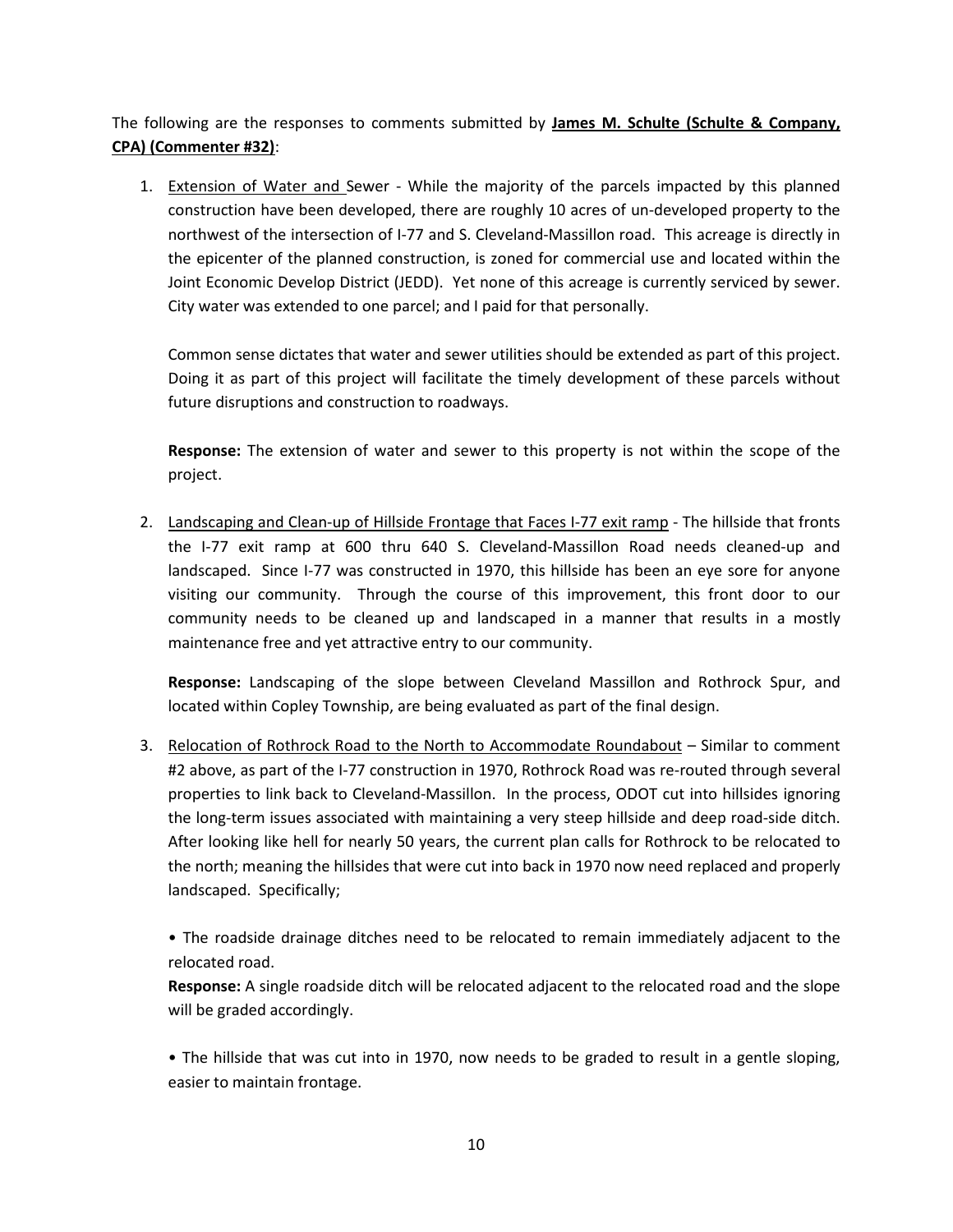**Response:** Where feasible and within the limits of the project, the slope will be graded to result in a gentler slope.

• Downspouts and other drains that had been properly extended to the existing roadside ditches, need to be extended to the location of the new roadside ditches.

**Response:** All existing drain pipe outlets will be maintained or accommodated for in the final design.

• Existing monument style signs need to be moved to properly align with the location of the new roundabout.

**Response:** Signs directly impacted by the project will be addressed in right of way negotiations.

• The existing stone retention wall in front of 600 S. Cleve-Mass should be re-installed next to the re-located access road that leads to 612 through 640 S. Cleve-Mass.

**Response:** The retention wall and corresponding signage will be negotiated during right of way acquisition.

• Spruce or similar non-deciduous trees should be planted along the relocated Rothrock road to afford screening for parking lots and residents.

**Response:** See response to comment #2 above.

• The relocation of Rothrock road will result in a strip of land several times the width of the current un-maintained hillside. Given the 50-year history of the government failing to properly maintain the existing smaller hillside, there needs to be a plan for the maintenance of this larger strip of land. That plan should be to give the land to the adjacent property owners; effectively shifting the maintenance to private landowners.

**Response:** The land between this property and the relocated Rothrock Road will be negotiated with the City of Fairlawn as part of the right of way acquisition process.

4. Extension of Shared Use Path - The shared-use path shown on the west side of Cleve-Mass on the proposed plan should be extended beyond the I-77 interchange. This section of Cleveland-Massillon has regular and recurring pedestrian traffic; typically coming to or from Copley High School. The shared use path needs to extend to Ridgewood; truly connecting the community of Fairlawn to its high school. Moreover, while there was some chatter about placing this path on the eastside of Cleve-Mass and then connecting to Brunsdorph, the path is properly placed on the west side of Cleve-Mass to avoid the on-off ramps to I-77 while enabling connection to the high school

**Response:** The shared-use path currently extends throughout the length of the project. A separate project will be pursued in the future to address Cleveland Massillon Road between I-77 and the intersection of Ridge Park Drive and Kumho Drive. At that time, the shared-use path will be extended beyond the I-77 interchange.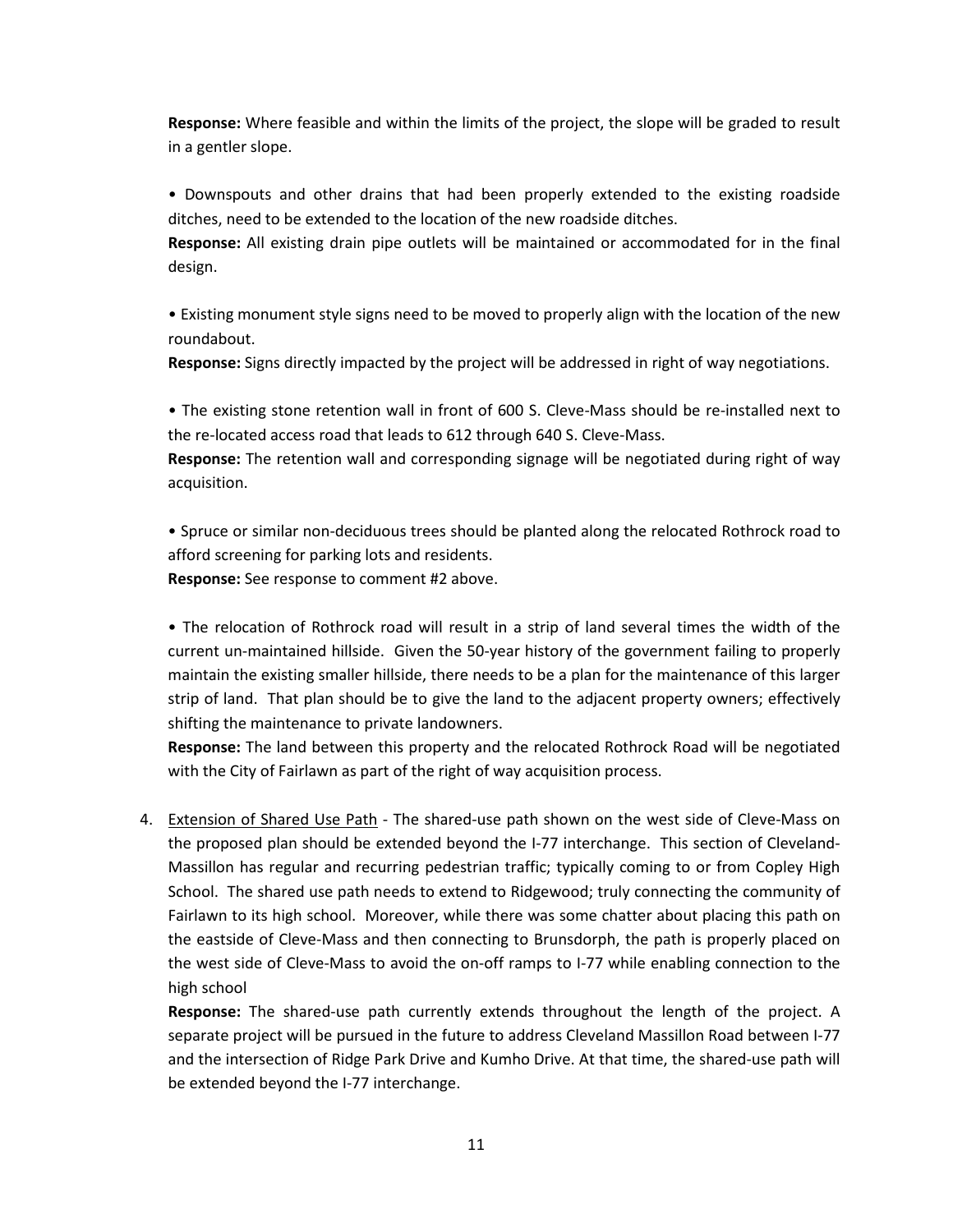5. Center Turn Lane at Our Lady of the Cedars - The turn lane on the south side of the Elgin intersection should be extended to the entry for Our Lady of the Cedars; enabling easier in/out to that facility.

**Response:** Traffic analyses concluded that this section of Cleveland Massillon Road did not meet the requirements to warrant a center turn lane.

- 6. Traffic light at I-77 Entrance Ramp This project should include a traffic light at the I-77 southbound entry. This light would never stop either southbound lanes on Cleve-Mass but, for the southbound land that turns onto I-77, it would switch between an arrow (when northbound lanes would have a red light) and a green light (when northbound lanes also have a green light). **Response:** A separate project will be pursued in the future to address Cleveland Massillon Road between I-77 and the intersection of Ridge Park Drive and Kumho Drive. In addition, the traffic studies have indicated that a traffic signal will need to be installed at the I-77 southbound entrance ramp in the near future to efficiently process the traffic.
- 7. Alignment of Kumho and Ridge Park Drive This project should also include aligning the intersection at Cleve-Mass and Kumho drive with Ridge Park Drive. As of this writing, there is more traffic in and out of Ridge Park than Kumho. Yet, there is a traffic light to accommodate the Kumho Drive traffic while the busier Ridge Park visitors go without. Aligning these roads as part of this construction process helps enable traffic to move freely from the more congested and accident-prone intersection of I-77 and portions to the north. Failing to address this issue now is literally "kicking the can down the road".

**Response:** The project was truncated as a result of comments made by the Summit County Engineer's Office. A separate project will be pursued in the future to address Cleveland Massillon Road between I-77 and the intersection of Ridge Park Drive and Kumho Drive.

8. Rothrock Road – The Obvious Construction Detour - During construction, Rothrock should be reopened and used a detour. Without getting into the justification for opening or closing the road permanently, opening Rothrock during the construction period will help reduce congestion and hopefully enable the construction time-frame to be reduced. I'd hate to be the mayor that had a fully-improved road available to temporarily alleviate construction headaches and decided to keep it closed at the peril of his constituents.

**Response:** Opening Rothrock Road is not an option, access to Rothrock Road and adjacent properties will be maintained during construction at all times.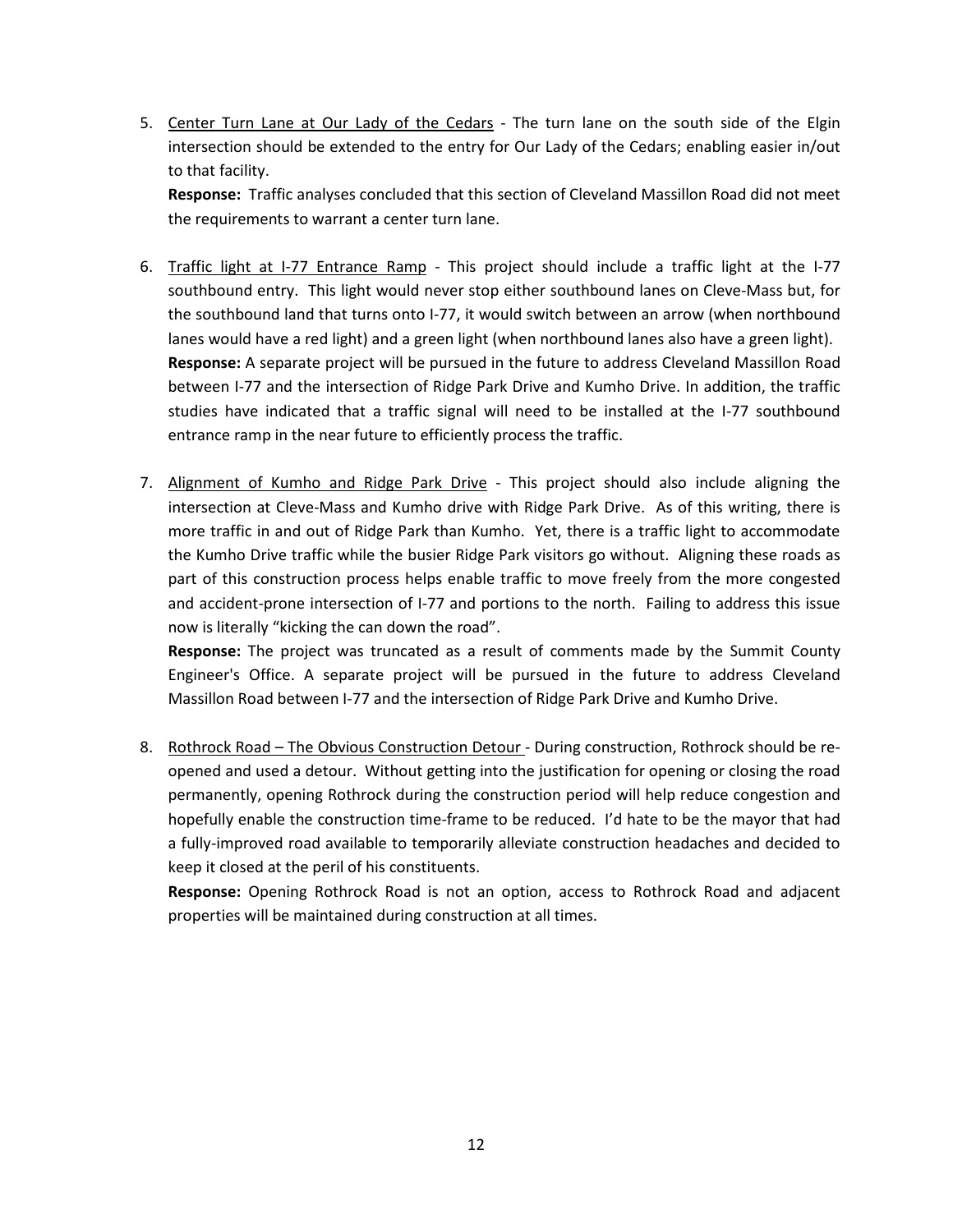The following are the responses to comments submitted by the **Summit County Engineer's Office (Commenter #24):**

1. The Summit County Engineer's Office supports the widening of Cleveland Massillon Road to a four-lane facility with left turn lanes added at signalized intersections. Summit County has an agreement with the City of Fairlawn to pay 20% of the local share of the project which was described as a widening of Cleveland Massillon Road from south of Ridge Park Drive to SR 18 including realigning the Kumho Drive and Ridge Park Drive intersection into a single, signalized intersection, providing traffic signals at warranted intersections. The County is opposed to the elimination of the intersection re-alignment at Kumho/Ridge Park and is opposed to the construction of the roundabout at Rothrock Road.

**Response:** The project was truncated as a result of discussions with Joe Paradise of the Summit County Engineer's Office at the DSRT meeting held on March 10, 2016. During that meeting there were extensive conversations about potential project limits and related HSP and STP funding scenarios. It was proposed by Mr. Paradise that the area south of the freeway could be pursued separately. It was agreed that this strategy could maximize the project's safety scores. As a result of the conversation at this meeting, the project was truncated. A separate project will be pursued in the future to address Cleveland Massillon Road between I-77 and the intersection of Ridge Park Drive and Kumho Drive. The City of Fairlawn is willing to discuss these additional improvements and the associated cost sharing.

- 2. The Summit County Engineer's office is opposed to the roundabout at Rothrock Road for the following reasons:
	- a. Pedestrians The City desires a multi-use trail along the corridor. At the roundabout pedestrians are forced to cross from the side of the road to the median to the far side of the road without the assistance and safety that a pedestrian controlled push button and pedestrian signal head provides.

**Response:** It is a common misconception that roundabouts are less safe than traditional intersections for pedestrians. Statistics show that roundabouts are safer for pedestrians. There are many features of a roundabout that make them safer than traditional intersections:

- Roundabouts have fewer conflict points than traditional intersections thereby reducing conflicts between pedestrians and vehicles or bicycles and vehicles.
- Pedestrian crossings are shorter than traditional intersections and pedestrians are only required to cross one direction of traffic at a time.
- Pedestrian refuge areas in the splitter islands provide a protected area for pedestrians to wait for a gap in unidirectional traffic.
- Roundabouts operate at lower speeds than traditional intersections. Lower speeds improve yielding, reduce vehicle stopping distances, and lower the risk of injury or fatality for collisions with pedestrians.

The roundabout will not hinder the establishment of a multi-use trail along the corridor.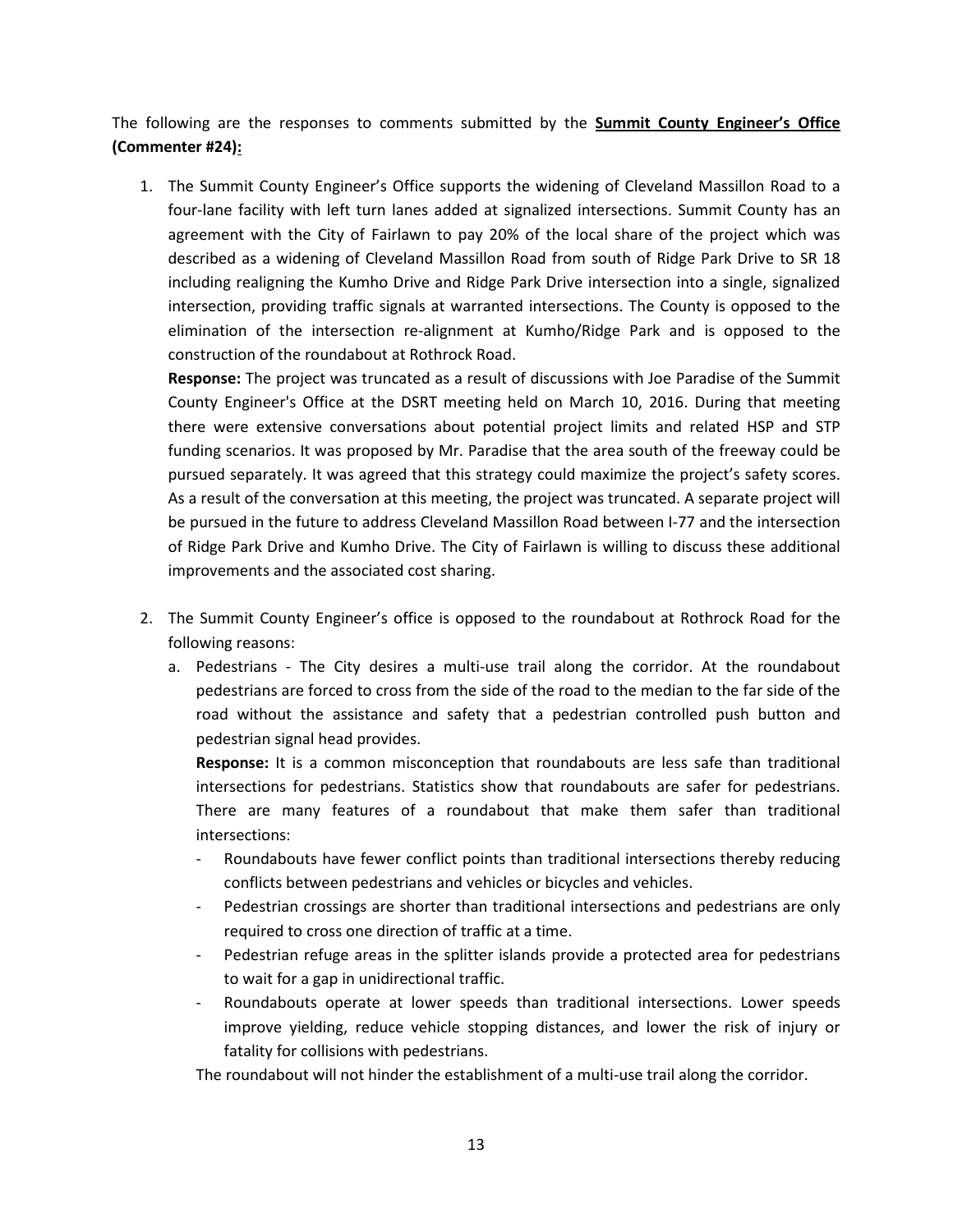b. Costs – The cost of constructing the roundabout will be approximately \$1.3 million dollars while the cost of a fully actuated traffic signal installation would be approximately \$120,000. **Response:** The City of Fairlawn, in association with AMATS and the Ohio Department of Transportation (ODOT) conducted an alternatives analysis that investigated four alternatives with the goal of addressing the congestion and safety issues as well as providing an avenue for funding the project:

Alternative 1 – Roundabouts at I-77 exit and Rothrock Road

Alternative 2 – Roundabout at I-77 exit and unsignalized intersection (stop sign) at Rothrock Road

Alternative 3 – Signal at I-77 exit and unsignalized intersection (stop sign) at Rothrock Road Alternative 4 – Unsignalized intersection (Right-Turn Only) at I-77 exit and roundabout at Rothrock Road

This alternatives analysis found Alternative 4 (with a roundabout at Rothrock Road) to best meet the project purpose as well as to attract funding.

Concerning congestion, Alternative 4:

- o Results in highest overall improvement in operations
- o Has the shortest overall travel times/delays
- o Is best able to handle changes in future traffic volumes
- o Eliminates queues impacting adjacent intersections

Concerning safety, Alternative 4:

- o Has the lowest future crash probability
- o Results in the fewest conflict points between vehicles
- o Has the highest Benefit-Cost Ratio for funding

Concerning costs, the proposed estimate for improvements that include a traffic signal are much higher than \$110,000 because the improvements would include replacement of the pavement at the intersection as well. In addition, the cost of fully automated signals and preemption for emergency vehicles is significantly higher. Traditional intersections also incur the costs of future service and upkeep. It is true that the upfront costs of a roundabout are more expensive than a traditional intersection; however, based on statistical crash modeling, the roundabout option will result in significantly fewer and less severe accidents in the project area. This will result in significant savings in medical and auto repair bills and in a much higher Benefit-Cost ratio than a traditional improvement. Alternative 4 also results in less overall delay for traffic traversing the project area and will best serve the entire region. When evaluating alternatives cost is only one factor.

c. Over design – In urban areas for the past 40 year, it has been ODOT's policy to design for a Level of Service of D, 20 years into the future. The low-cost traffic signal installation will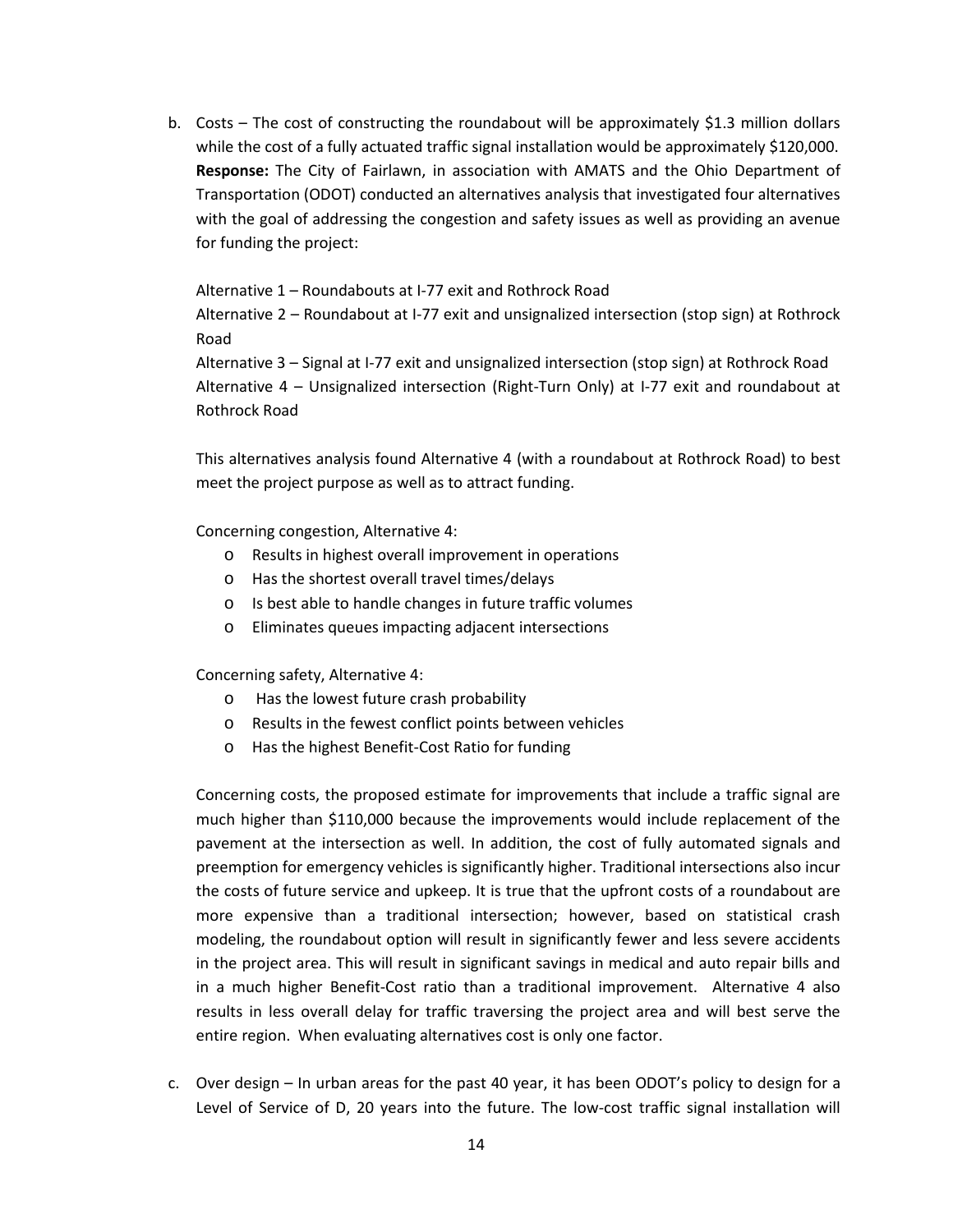provide such a level of service and save the state a million dollars that can be used on other high crash locations. If ODOT is waiving this limit constraint, can we expect similar consideration on other public works projects where the LPA desires an added turn lane at traffic signals but ODOT requires documentation justifying the need based on Level of Service.

**Response:** Intersection improvement projects are approved on a case by case basis.

d. Dual rights from I-77 off ramp – The proposed design provides for dual right turn lanes from the I-77 northbound off ramp, one lane passing on either side of an island at Cleveland Massillon Road. The left lane at the intersection presents an opportunity for a driver to purposely avoid the roundabout and make a left turn and proceed south bound in the northbound lane approximately two car lengths then cross over the hatched median to continue south. This is a dangerous condition that should be revised by eliminating the second lane onto Cleveland Massillon Road.

**Response:** The proposed left lane of the I-77 northbound off ramp will be striped and signed to make it clear that left turns are not allowed at this intersection. In addition, the curvature of the left side curb line indicates to drivers that left turns are not permitted. The left lane of off ramp will assist in directing southbound traffic into the correct lane of the roundabout to reduce merging between the off ramp and the roundabout.

e. Maintenance – Maintenance, whether snow & ice removal, pothole patching, striping or clearing a traffic accident at a roundabout is a significant problem. Traffic will back in all four directions around the loop and there is no simple mechanism for relieving the congestions. Where will maintenance vehicles park during routine maintenance of the circle? How will mowers access the grassed area?

**Response:** A three-leg roundabout occurs on the City of Fairlawn/Copley Township border, at the intersection of Ridgewood Road and Jacoby Road, about 1.25 mile from the proposed new roundabout. Maintenance crews have not had any issues with this roundabout and should have no trouble adapting to the new roundabout. In addition, the central island is being designed to minimize regular maintenance.

- 3. The Summit County Engineer's office is opposed to the southern terminus of the project. As part of a partnering agreement with the City of Fairlawn, we agreed to realign the two public roadways each serving a significant population of current employees and each capable of adding additional commercial office space. With the proposed disruption to the traffic along Cleveland Massillon Road, there is no reason not to realign the public streets as previously agreed. **Response:** See response to comment #1 above.
- 4. The Summit County Engineer's office is opposed to the lack of opportunity for the public to comment on the major decisions during the various plan preparations phases of the project. Several major decisions were made during the development of this plan and the feasible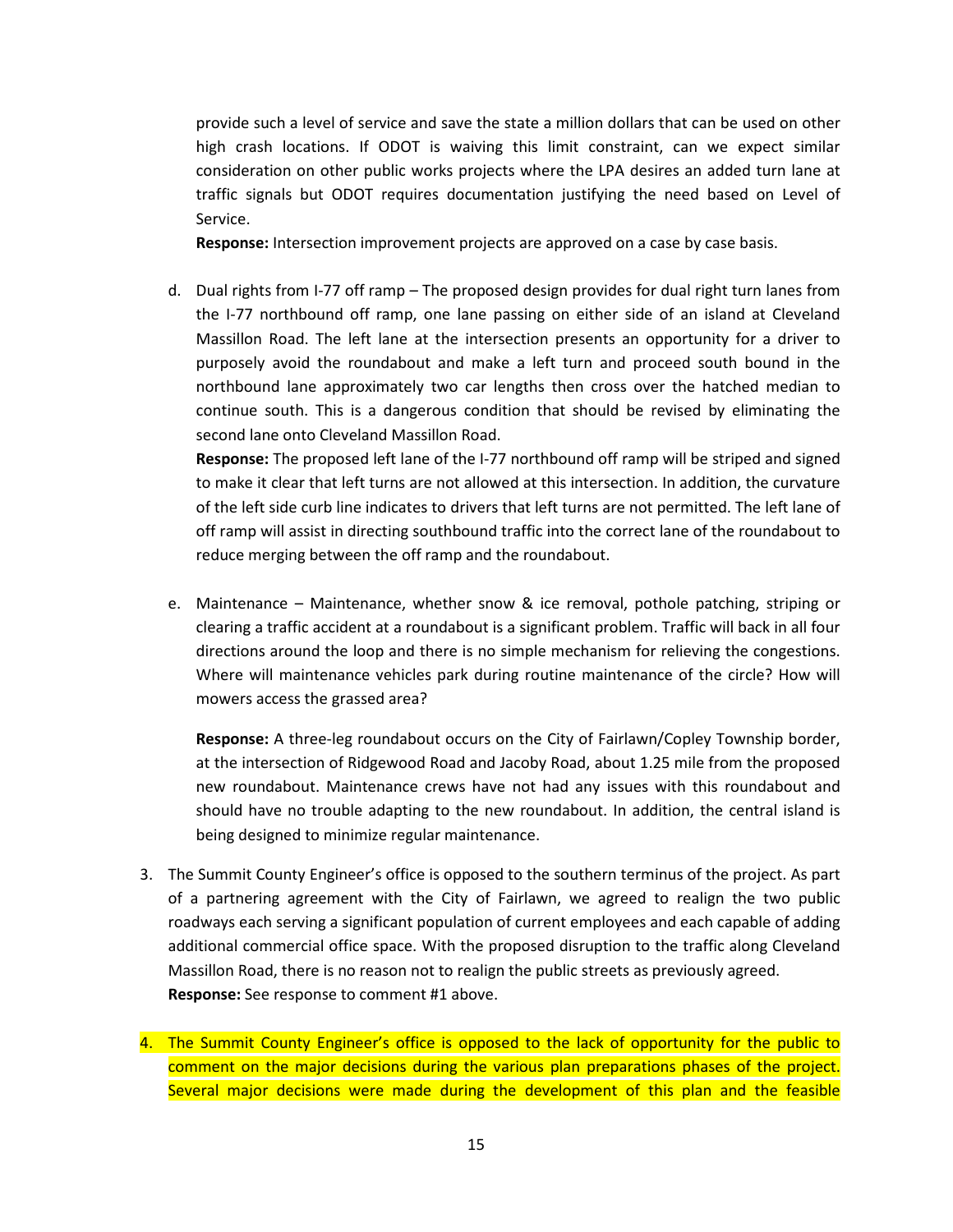alternatives that were developed and discarded were never presented to the public for an opportunity to comment. Among the decisions that were not presented to the public include:

- The previously described shortening of the project's southern end;
- The consideration of the traffic signal at the off ramp without a roundabout;
- A consideration of whether a single roundabout at the ramp terminal was preferred;
- A consideration of whether a double roundabout should be installed to eliminate the need for southbound vehicles to drive north a tenth of a mile to head south;
- The decision that Rothrock Road will remain closed during construction when the barricade could easily be removed to ease the detour around the city for both northbound and southbound vehicles headed to Montrose while the Cleveland Massillon Road is closed for bridge construction.
- The decision to not install a traffic signal at the Commercial Drive intersection.
- The decision not to provide left turn lanes or not to provide a two way left turn lane in the area adjacent to Our Lady of the Cedars while the rest of the project has 5 lanes minimum.

**Response:** The public involvement process followed by the City of Fairlawn for this project is typical for a project of this size. The format, handouts, and request for comment process were approved in advance by ODOT District 4.

There was a previous public meeting held on October 22, 2015 for Phase 1 of the project, from just north of Rothrock Road to Brookwall Drive. Of the commenters' concerns, the following project decisions were presented to the public and no comments were received:

- The decision to shorten the project's southern end.
- The decision not to install a traffic signal at the Commercial Drive intersection.
- The decision not to provide a center left turn lane adjacent to Our Lady of the Cedars church.

The remaining decisions regarding Phase 2 of the project, from I-77 to Rothrock Road, were presented at the public meeting held on February 13, 2018. All the alternates, as discussed herein, where presented to the public and the reasons for the recommended alternative discussed above.

5. The Summit County Engineer's office is opposed to the continued economic and environmental injustice that this project perpetuates on the residents of Copley Township. Rothrock Road was improved and widened in the 1990's using State of Ohio Department of Development funds to provide improved access to the commercial properties adjacent to I-77 and located in Copley Township. Against the wishes of both Copley Township and the County Engineer's office, the City barricaded the street (at that time a County Highway) at the corporate line. This action, perpetuated by this current project, creates a hardship on any developer seeking improved access to the portion of Montrose located in Copley township along Rothrock Road. Viewed in terms of environmental justice, this project permits the existence of a road closure that leads to vacant commercial property that could and should be seen as a negative impact on the low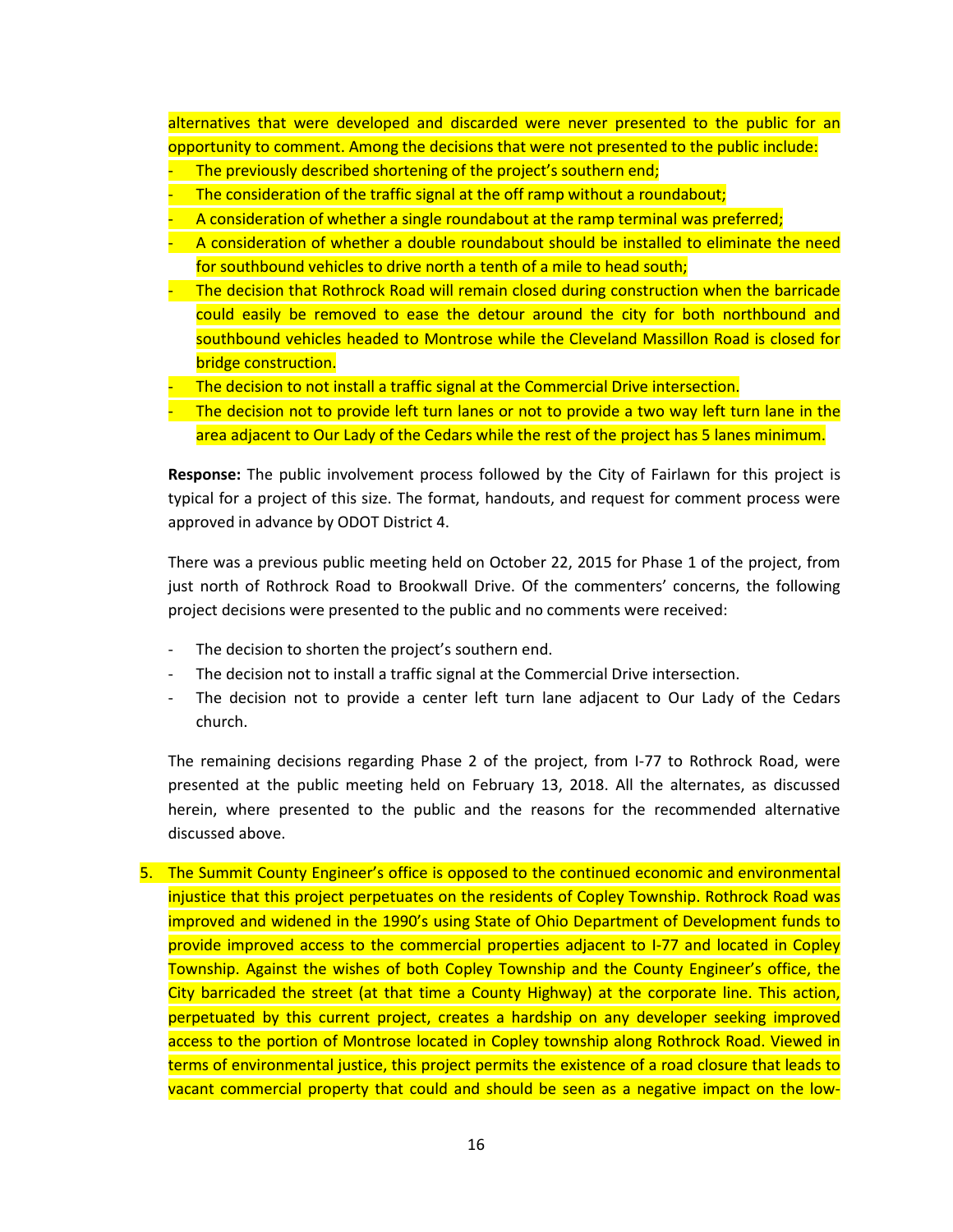income and minority populations that generally seek employment in these areas. This project misses a strategic opportunity for advancing Environmental Justice to improve access to employment opportunities within this corridor. This opportunity should be considered an integral part of the Agency's mission is to focus attention on the environmental and public health challenges that face the regions minority and low-income population.

**Response:** Concerning Environmental Justice (now referred to as Underserved Populations by ODOT), Census mapping of the project area was checked and an Underserved Populations Form was prepared for the project. Census mapping revealed that Underserved Populations (minority, low income, linguistically isolated and over age 64) were all well under 50 percent in the two Census block groups that comprise the project area. In addition, the project does not include any residential or business relocations and results in no changes to access. Based on this, the City of Fairlawn concluded that no disproportionately high or adverse effects will occur to any Underserved Populations because of the implementation of the project. The closing/potential re-opening of Rothrock Road was not part of this project and thus the Environmental Justice/Underserved Populations implications of such a move were not analyzed.

- 6. It is the recommendation of the Summit County Engineer's office that:
	- a. The southern terminus of the project be extended to include the realignment of the offset intersection of Kumho Drive and Ridge Park Drive. **Response:** See response to comment #1 above.
	- b. The intersection of the I-77 northbound off ramp and Cleveland Massillon Road retain a traditional traffic signal installation; **Response:** This option was analyzed as Alternate 3 as described above in response to comment #2b. Alternate 4 was the recommended solution for the reasons outlined above.
	- c. The proposed roundabout at Rothrock Road be eliminated and replaced with a standard intersection;

**Response:** See response to comment #6b.

- d. The existing non-warranted traffic signal at the intersection of Rothrock Road and Cleveland Massillon Road be eliminated until such time that Rothrock Road is re-established as a through street without barricades at the corporate boundary; **Response:** See response to comment #6b.
- e. A fifth lane be provided in the area between Rothrock Rock and Elgin Road be provided for turning vehicles into the property owned by Our Lady of the Cedars Catholic Church. **Response:** Through and turning traffic volumes between Rothrock Road and Elgin Road do not warrant a center turn lane in accordance with ODOT guidelines.
- f. A traffic signal warrant analysis of the intersection at Commercial Drive should be prepared to determine if a traffic signal at this location is warranted.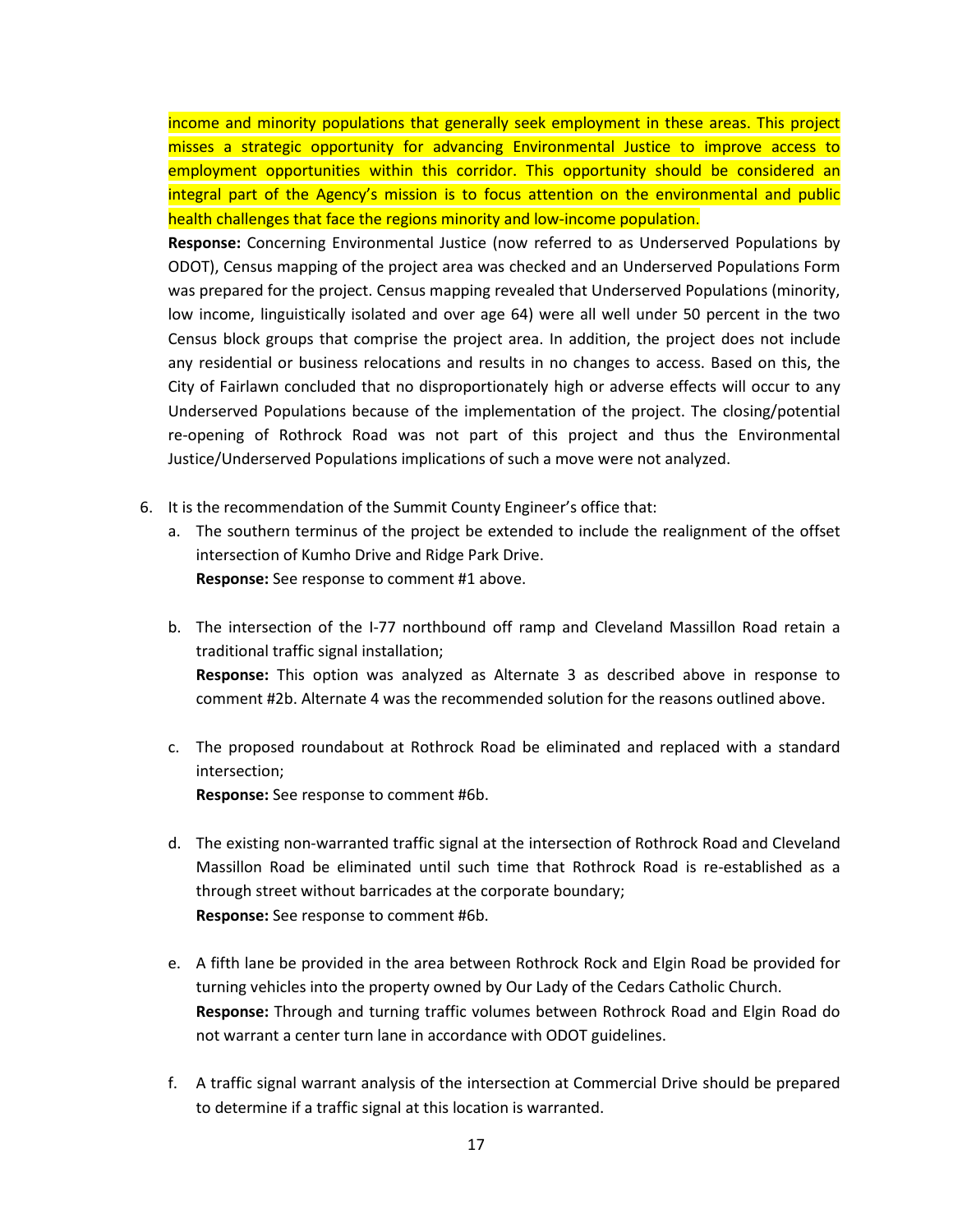**Response:** A traffic signal warrant analysis for the intersection at Commercial Drive was completed as part of the 2015 Cleveland Massillon Road Traffic Study. The intersection did not meet any signal warrants under current traffic conditions and there is not expected to be a significant increase in side-street volumes in the future.

g. A proper public meeting be held with testimony from all affected residents, with a full and complete presentation of the feasible alternatives prior to making the final decisions on the project. An open house meeting format is designed to discourage comments from the general population by not giving the aggrieved parties the opportunity to have an audience to their comments. This office was approached by nearly a dozen interested parties that did not feel that they were presented sufficient information to make a proper decision and some voiced concerns that their opinions were trivialized and their comments ignored. An example of this attitude is evident in the written response from the City to the Administrator of Copley Township.

**Response:** See response to comment #4.

One commenter (**Commenter #26**) pointed out that the Montrose Cemetery is located on the west side of Cleveland Massillon Road near the north terminus of the project. Commenter hoped that construction would not disturb the cemetery.

**Response**: Construction at the north end of the project, in the vicinity of the Montrose Cemetery, consists only of resurfacing. The Montrose Cemetery will not be impacted by the project.

One commenter (**Commenter #27**) stated that drainage from a Rosemont Country Club fairway causes flooding of his parking lot three to four times a year and asked how the project will correct this.

**Response**: The drainage from the golf course at this location will be collected by the proposed storm sewer system and will no longer enter this property.

One commenter (**Commenter #31**) commented on the planned tree barrier along the golf course and suggested that because of the number of golf balls his property receives that a net type barrier be considered to supplement this.

**Response**: A net type barrier is not being considered at this time.

Comments from the following commenters (**Commenters #1, 2, 3, 4, 5, 6, 7, 8, 9, 11, 12, 13, 16, 17, 18, 19, 20, 21, 22, 23, 26, 27, 28, 29, 30, and 31**) were aggregated for response purposes and their comments are addressed below:

Several commenters (**#6, 7, 8, 9, 11, 16, 17, 18, 19, 20, 21, 22, 23 and 28**) expressed their concern that Rothrock Road does not warrant a roundabout and would be a waste of money and/or expressed a desire for Rothrock Road to be re-opened. One of these commenters pointed out that the estimated cost for a roundabout is approximately \$1.2 million, while the cost for a traffic signal at the Cleveland Massillon Road/Rothrock Road intersection is approximately \$110,000.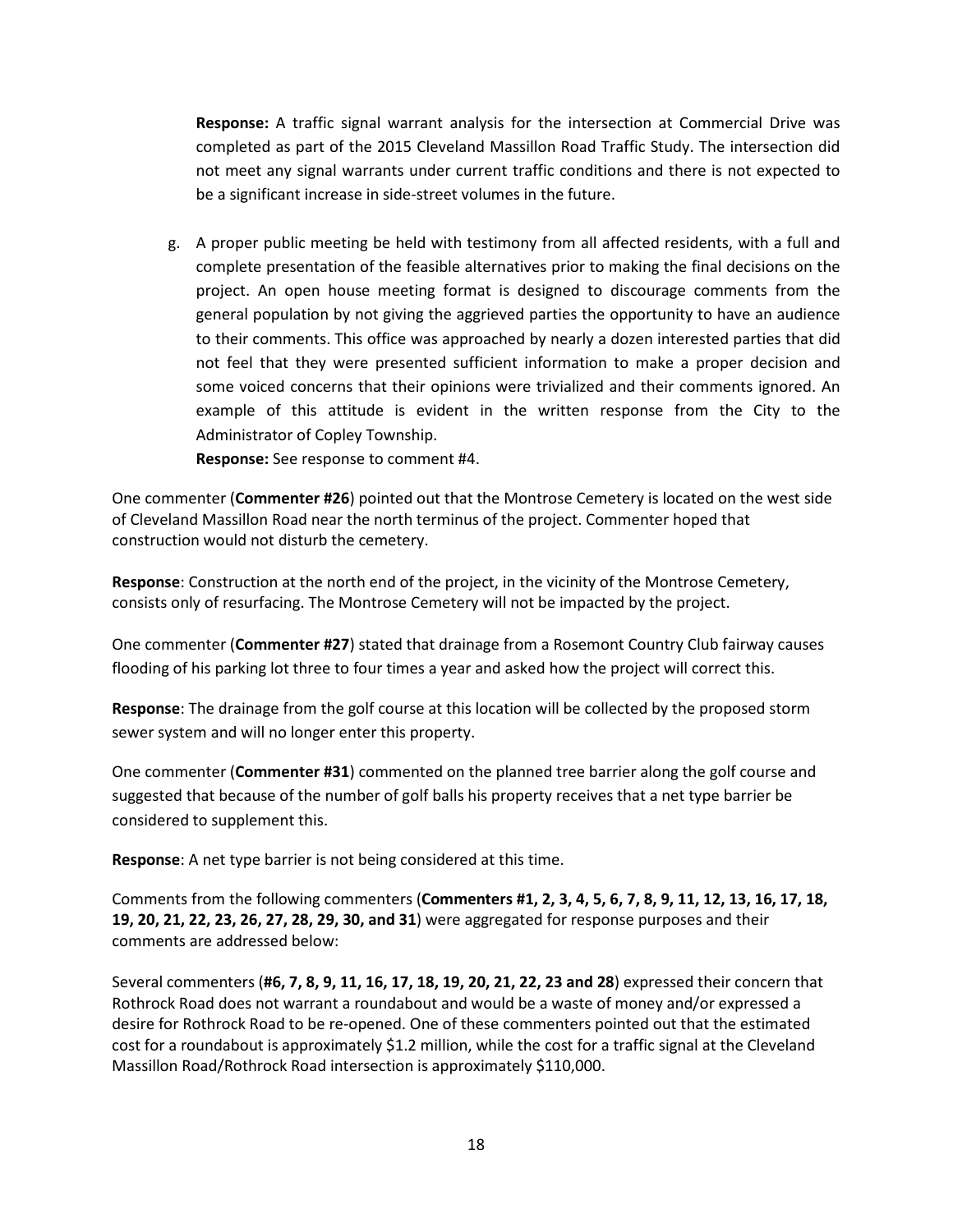**Response**: Concerning costs and the waste of money, please see the response to **Commenter #24** on page 14, above. Concerning the re-opening of Rothrock Road, please see the response to **Commenter #24** on page 17, above.

Several commenters (**#6, 7, 8, 11, 12, 13, 16, 17**) were opposed to the need to travel briefly north to the roundabout in order to travel south on Cleveland Massillon Road.

**Response**: A traffic study was performed to evaluate the four alternatives, discussed in the response above, for improvements to Cleveland Massillon Road from I-77 to Rothrock Road. The alternatives were evaluated based on Cost (Benefit-Cost), Traffic Operations (current condition and with Rothrock Road opened), Future Safety, and Environmental Impacts.

Some pertinent points of the study include the following:

- A traffic signal will need to be installed at the I-77 southbound entrance ramp in the near future to efficiently process the traffic.
- A traditional improvement scenario (signal and turn lanes), would result in four signalized intersections within 1,400 feet spaced approximately 450 feet apart. The model shows that queues will back up into adjacent intersections resulting in poor operations and continued congestion into the future. This problem is already being realized between the newer signal at the I-77 northbound Exit Ramp and the signal at Rothrock Road.
- Alternative 4 (recommended) results in the best future operation for both the current traffic patterns and any future traffic from Rothrock Road .
- Alternative 4 (recommended) results in the lowest overall delay for all traffic using the project area.
- Alternative 4 (recommended) has a significantly lower predicted crash frequency than Alternative 3.

The traffic pattern alluded to in the comments was necessitated by the closely spaced intersections in the vicinity of I-77. The traffic analyses show that although southbound traffic will have to travel farther, the overall time spent to make the trip through the roundabout is comparable to the time that would be spent waiting to turn left at a signal. Furthermore, the remaining traffic in the area will have significantly less delays.

Several commenters (**#6, 13, 16, 17 and 19**) agreed with the proposed widening, but had other concerns.

**Response**: Comments acknowledged.

Several commenters (**#1, 2, 4, 5, 29 and 30**) were complimentary of the project and expressed that they looked forward to it being built.

**Response**: Comments acknowledged.

ONE commenter (**#13**) called for the improvements to extend to Ridge Park Drive in Copley and to align the intersection of Kumho Drive and Ridge Park Drive.

**Response**: Please see responses concerning this comment to **Commenters #14** on page 5, **#15** on page 7, **#32** on page 12 and **#24** on page 13, above.